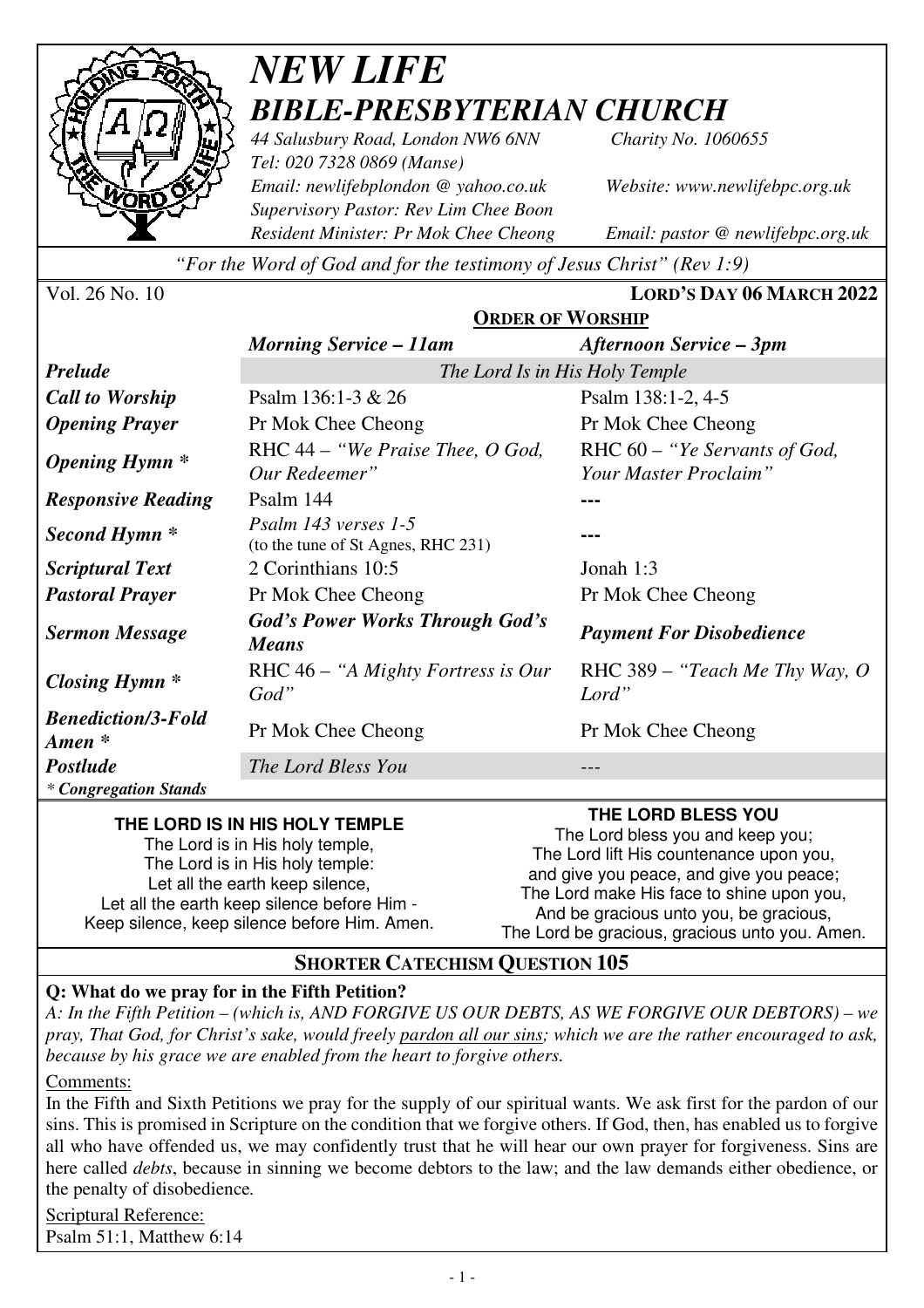# **WHY DID GOD ALLOW SIN AND THE FALL?**

**'**What shall we say then? Is there unrighteousness with God? God forbid**'** (Romans 9.14).

#### **Introduction**

How could it be that God allowed the Fall, and all the evil, disobedience and horror that was brought into the world, when our first parents fell? How was it that sin was ever permitted in the first place? Our limited, human way of reasoning soon calls into question the righteousness of God. Many unbelievers put this question up as a barricade against believing the Gospel, and seekers and young Christians are frequently troubled by it. Even mature, convinced Christians may worry about it in times of severe assaults of Satan. God, according to Scripture, is not the author of sin. He created all things and yet he is not the founder of sin. He is presented to us as light and perfection.

## **Definition of 'Permitted'**

Why did God permit the thing that he hated and loathed? 'Permitted 'is actually too weak as a word, because God is absolutely sovereign. He was not a helpless bystander, even though not the direct author of the Fall. God anticipated and foresaw it, and determined his response to it.

The church fathers (Ambrose and Augustine in particular) employed the felix culpa <sup>[1]</sup> explanation, meaning 'blessed or fortunate fault or fall', because it led to the greater good of God's glory being shown in mercy and redemption.

Before considering such explanations, we acknowledge that they do not fully tell us why God 'permitted 'the entry of sin in the first place, giving just some insights. These we will consider, but without losing sight of the anchoring principle of Romans 9.14 — 'What shall we say then? Is there unrighteousness with God? God forbid. 'God is never the author of sin.

#### **The beginning of rebellion**

We begin by taking note of what lay behind rebellion against God. Isaiah 14.12-14 speaks about the king of Babylon, but it undoubtedly reflects the very fall of Satan. 'How art thou fallen from heaven, O Lucifer *[shining one]...how* art thou cut down to the ground, which didst weaken the nations! For thou hast said in thine heart...' and here follow the five evil 'I wills ' which are appallingly applicable to the evil one. 'For thou hast said in thine heart, I will ascend into heaven *[I will be like God]*, I will exalt my throne above the stars of God: I will sit also upon the mount of the congregation, in the sides of the north: I will ascend above the heights of the clouds; I will be like the most High. '

The five 'I wills 'boast autonomy and equality with God: Satan will function without God. And as Satan turned from allegiance, submission and obedience to God, through that turning, all the reverse-values or anti-values or opposite values and standards sprang into being. They came into existence as the result of the turn from God to autonomy, and they are expressed in these verses, which describe Satan's fall as effectively as that of the king of Babylon.

Originally there was only light, morally, but by turning from the source of moral light and authority, darkness came about. Contrasting, antagonistic, opposing actions, desires,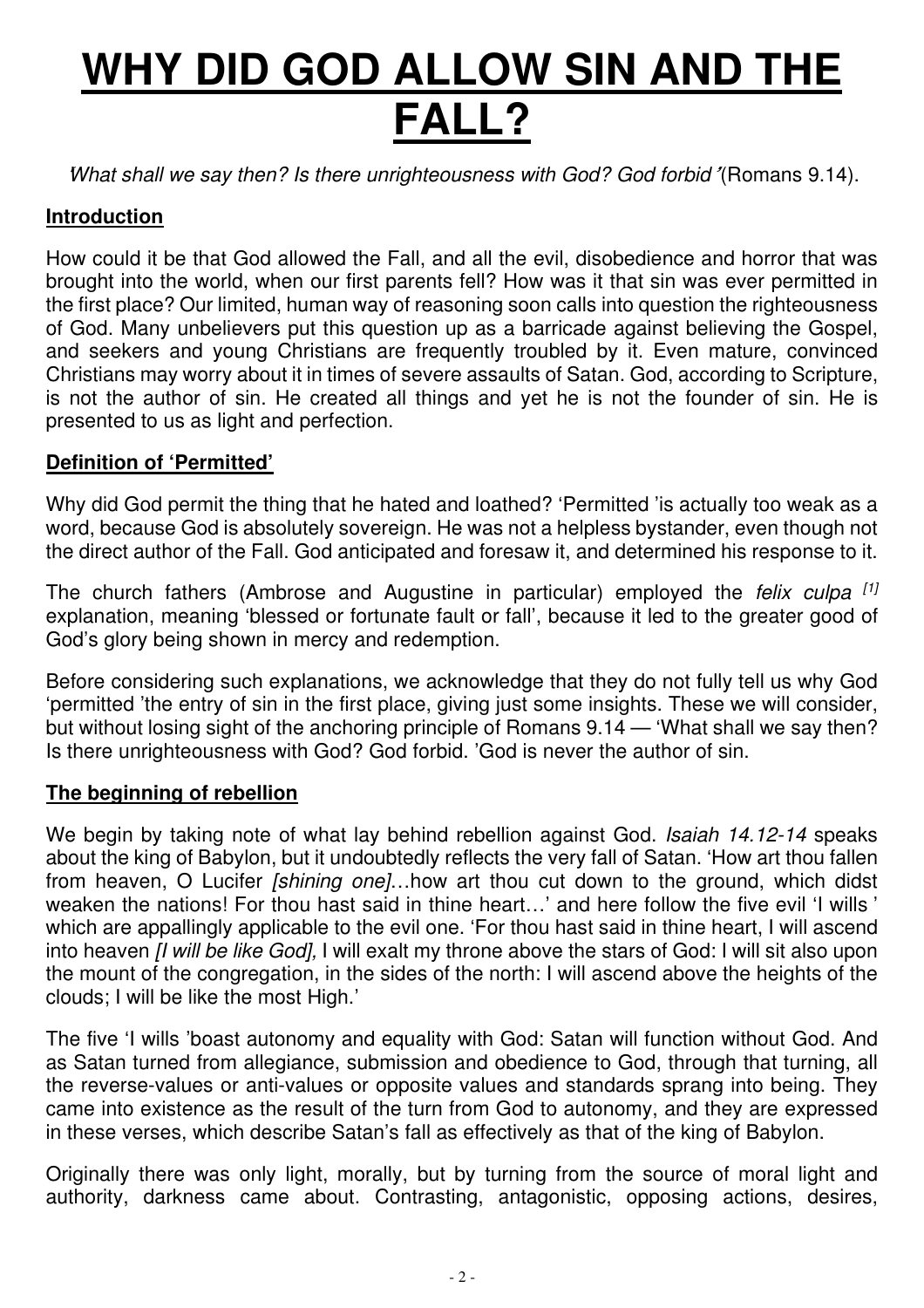objectives, 'principles', and a demonic domain of sin and darkness, anti-morality, and negation of everything that is good and true became the environment of the devil and his angels.

Pride, unbelief, lust and the lie brought down first Satan, and then Adam and Eve when man in response to Satan's temptation wanted to be like God. As our first parents turned to disobedience, the anti-values sprang into being in man 's world – disorder, pride, lust, hatred, deceit, violence, self-love, self-seeking and self-service. None of these things were in the world before. Satan had found them, but they were not in the world until Adam and Eve fell.

## **The mind of God**

Why did God permit it? First, we need to condition our minds with some cautions. Isaiah 55.8-9 tells us, 'For my thoughts are not your thoughts, neither are your ways my ways, saith the Lord. For as the heavens are higher than the earth, so are my ways higher than your ways, and my thoughts than your thoughts. 'His wisdom is too high and too deep for us. There are matters that defy adequate human explanation.

In 2 Thessalonians 2 the apostle Paul refers to iniquity and evil as 'the mystery of iniquity'. It is not possible to view Satan's operational plan, and it is not possible on earth to know all the reasons why God allowed the Fall.

In 1 Corinthians 13.12 Paul writes  $-$  For now we see through a glass, darkly; but then face to face: now I know in part; but then shall I know even as also I am known. '

There is a time coming when we will have the intellect and spirituality to be shown even more than we are taught by the Scriptures now. We shall know as much as God desires us to know, and we shall be capable of absorbing the information.

2 Corinthians 5.6-8 reads '-Therefore we are always confident, knowing that, whilst we are at home in the body, we are absent from the Lord: (for we walk by faith, not by sight:) we are confident, I say, and willing rather to be absent from the body, and to be present with the Lord. ' The implication is that there is substantially more to be known and tasted when faith gives way to sight.

Another caution in *Romans 11* helps us to frame a right attitude as we think about these matters. 'O the depth of the riches both of the wisdom and knowledge of God! how unsearchable are his judgments, and his ways past finding out! For who hath known the mind of the Lord? or who hath been his counsellor? '(Romans 11.33-34.)

## **Reason #1**

Turning from cautions to answers, in *Romans 9.22-23* we are given a substantial clue, but probably only a small part of the reason why God allowed sin and the Fall. 'What if God, willing to shew his wrath, and to make his power known, endured with much longsuffering the vessels of wrath fitted to destruction: and that he might make known the riches of his glory on the vessels of mercy, which he had afore prepared? '

This verse has Pharaoh and the Israelites in view, but it is intended to justify God's predestinating ways. We may reason from it, if there were no Fall, there could be no demonstration and exercise of the wrath of God, or of his mercy and love. If there had never been a Fall, and God had created Heaven populated with a perfect people, there would be a whole dimension of God and his attributes that would never be exercised or displayed. We would never see his power to redeem, his power to rescue from tragedy, and his power to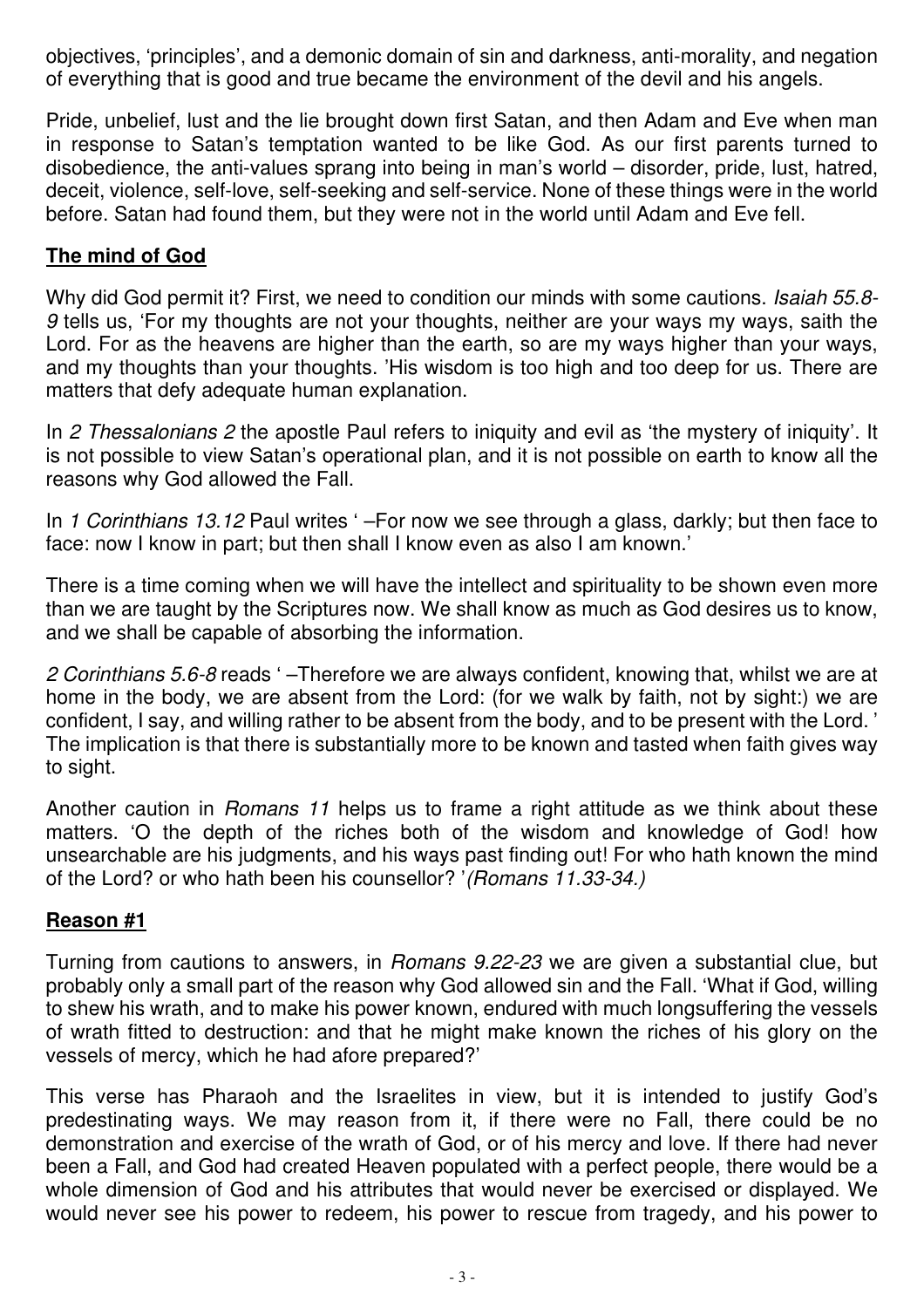save, deliver and transform. Without the Fall we would never have seen the patience of God, enduring with long-suffering the disobedience of rebellious men.

He is a God of truth. Think of the vast area of truth that would never be seen or known had the Fall not been permitted. It was not known in the Garden of Eden what horrors lay in seeking autonomy from God.

God is truth; the Eternal Reality who does everything in truth and as an expression or demonstration of all that is true. 'What is truth? 'demanded Pilate, scornfully. In the eternal glory the whole truth will shine forth, including the realisation that there is no alternative to the holy, triune God, and nothing to compare with his ways and works. It will be eternally clear that autonomy is doomed and godlessness is disastrous.

Eve, in the Garden of Eden, could be brought by Satan to suspect that God was withholding something precious from her; that there was a better alternative for her than loyalty to her God. Such thoughts of dissatisfaction, disobedience and rebellion can never be thought in Heaven, because the history of rebellion and redemption will be engraved in every redeemed heart, and reality and truth will reign. There God will be most fully revealed, and we will see '-his work is perfect: for all his ways are judgment: a God of truth and without iniquity, just and right is he '(Deuteronomy 32.4).

He is 'the God of truth '(Isaiah 65.16), just as Christ is 'the way, the truth, and the life '(John 14.6), and truth will be universally understood, embraced and loved in the glorious hereafter. In Heaven we will not be uninformed, naive or unaware in any sense. This gives us a partial insight into why God allowed the Fall.

# **Reason #2**

Because of the Fall, it was necessary for Christ to descend from Heaven, come down into our world and take our place. The Creator came to suffer dreadful humiliation; the perfect One took sin for us and was punished in our stead. Because of the Fall, we really do know the love of God and exactly how far God would go to redeem his people. We would never know this if there had been no Fall.

## **Reason #3**

Without a Fall and redemption, Heaven would be peopled by those who in great measure would be robots without clear understanding. Even angels depend on man's redemption to admire the mercy of God. In those circumstances we could certainly love him for ever, but we would not know gratitude or indebtedness in infinite measure. Neither would we have ever seen the perfections of God against the backdrop of sin, having only known perfection and righteousness. But when the redeemed are in the eternal glory, God, Father, Son and Holy Spirit, will be appreciated in fullest glory.

#### **Reason #4**

Here is one further aspect of the Fall and redemption. If there had been no Fall, God 's children (created in glory) would not be entirely free, for they would not be there by choice. This is highly important, for Heaven is ultimately the home of the free. 'The truth, 'said Christ, 'shall make you free. 'Free from the ceremonial law, yes, and from condemnation and bondage to sin, but also free in the widest possible sense.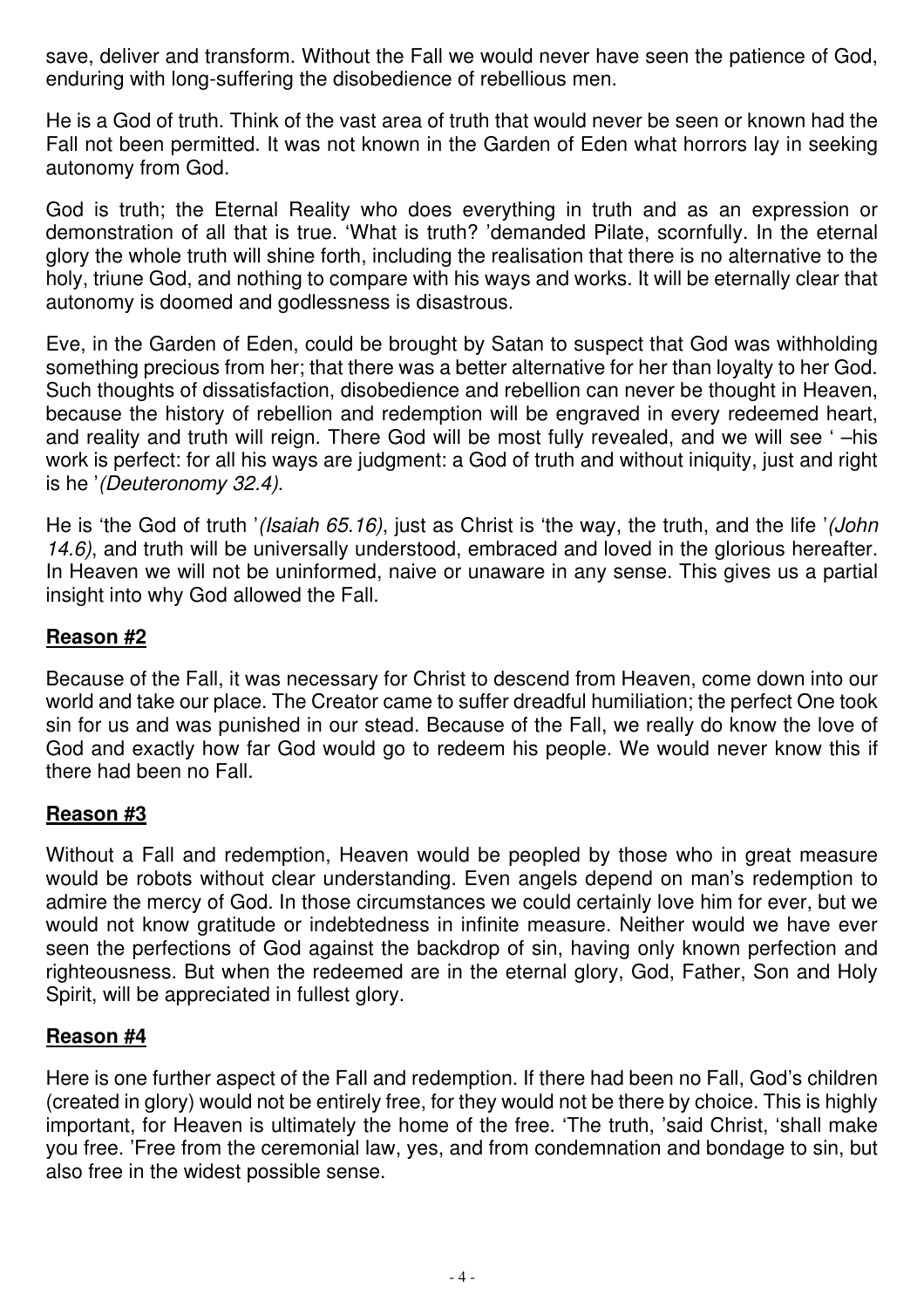Even the created world shall be 'delivered from the bondage of corruption into the glorious liberty of the children of God '(Romans 8.21). Without a Fall, however, there would not be true freedom in glory.

In salvation, the Holy Spirit enables us to see our state and condition, inclining our minds to believe and making us willing, but all in such a way that we freely and longingly trust and embrace Christ, 'for it is God which worketh in you both to will and to do of his good pleasure ' (Philippians 2.13). It is God's irresistible work, yet we are caused to willingly and freely choose. We had no freedom before the regenerating work of the Holy Spirit.

Furthermore, when we came to Christ and bowed the knee to him we gave our lives to him, saying in effect, 'Lord, take me, and take away my freedom to fall. Bind me to thee, hold and secure me, so that I cannot do so. 'The inhabitants of Heaven have voluntarily handed over their imagined freedom to God. If we had been created in Heaven with no Fall and no redemption, that would not be the case. Those in Heaven will be there for ever willingly, having voluntarily surrendered freedom to God.

## **Conclusion**

Romans 9.22-23 gives us a view of some of these things, as being a part of the reason for the Fall. We repeat the quotation. 'What if God, willing to shew his wrath *[his attributes]*, and to make his power known, endured with much longsuffering the vessels of wrath fitted to destruction: and that he might make known the riches of his glory on the vessels of mercy, which he had afore prepared unto glory?'

We must think of the revealing and demonstrating of God's attributes and glory, especially his justice, mercy, and love. We must think of God as truth, and of how all of his attributes need to be seen and known. We must think of his intrinsic liberty, and how this must be reflected in the experience of all his redeemed people through the everlasting ages.

The sense of it all is that the Fall ultimately reveals God's full glory, manifests all his infinite attributes, enlightens and inspires the redeemed for ever, clothes them with true freedom, shows that there is no alternative to the King of kings, and that outside him lies only opposite values and disaster.

These thoughts do not provide the whole answer to the question of why God allowed sin, but they assist our trust, and may help us to accept that there are 'secret things 'that 'belong unto the Lord our God: but those things which are revealed belong unto us and to our children for ever '(Deuteronomy 29.29).

**'**What shall we say then? Is there unrighteousness with God? God forbid. **'**

[1] Incorporated from early times into the Catholic liturgy for Easter.

adapted and edited from Pastor Peter Masters, Article of Metropolitan Tabernacle, London